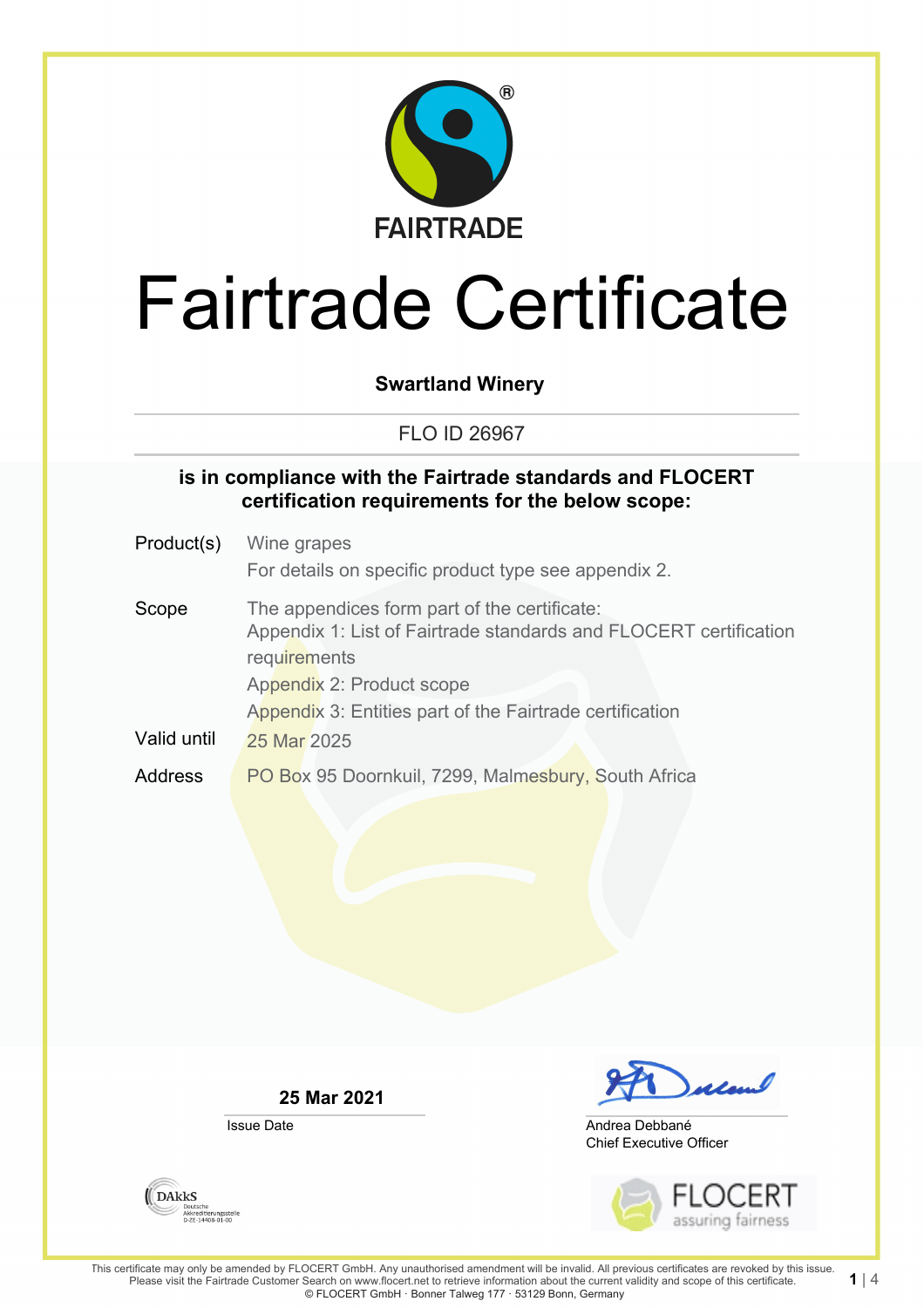

**Swartland Winery**

FLO ID 26967

**Appendix 1:**

**List of Fairtrade standards and FLOCERT certification requirements**

**The organization Swartland Winery with FLO ID 26967 ... is in compliance with the following Fairtrade standards**

Trader SCORE

• Fairtrade Trader Standard

• Fairtrade Standard for Fresh Fruit

## **... is in compliance with the following FLOCERT certification requirements**

Trader SCORE • FLOCERT Public Compliance Criteria List - Trade Certification



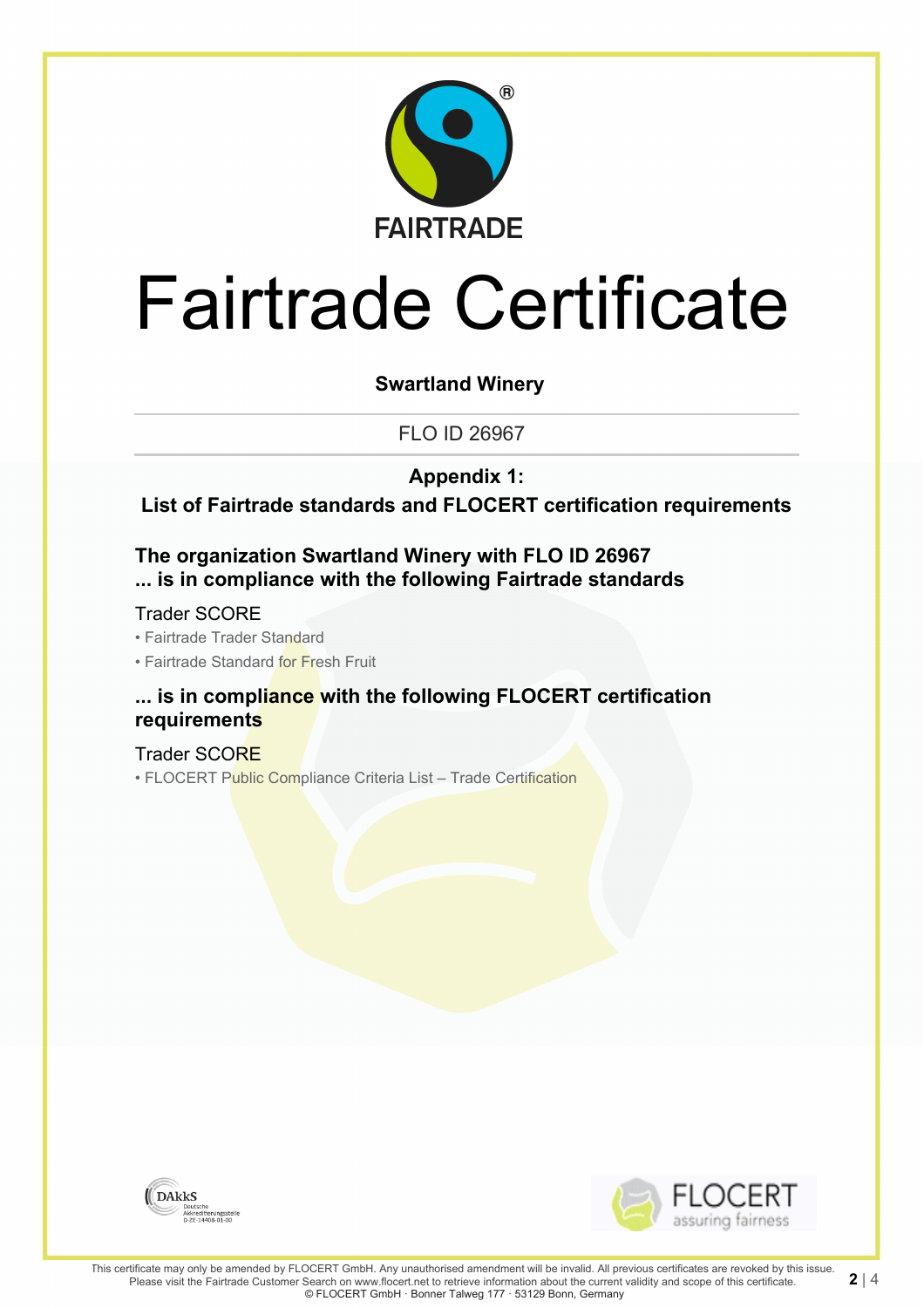

## **Swartland Winery**

FLO ID 26967

## **Product scope Appendix 2:**

### **The organization Swartland Winery with FLO ID 26967 is certified for the following products:**

### Trader SCORE

| Date of certification | <b>Function</b>                 | Product category | Product type |
|-----------------------|---------------------------------|------------------|--------------|
| 25 Mar 2021           | Manufacturer/Processor          | Wine grapes      | Wine grapes  |
|                       | Bottler, Licensee,<br>Non-Payer |                  |              |